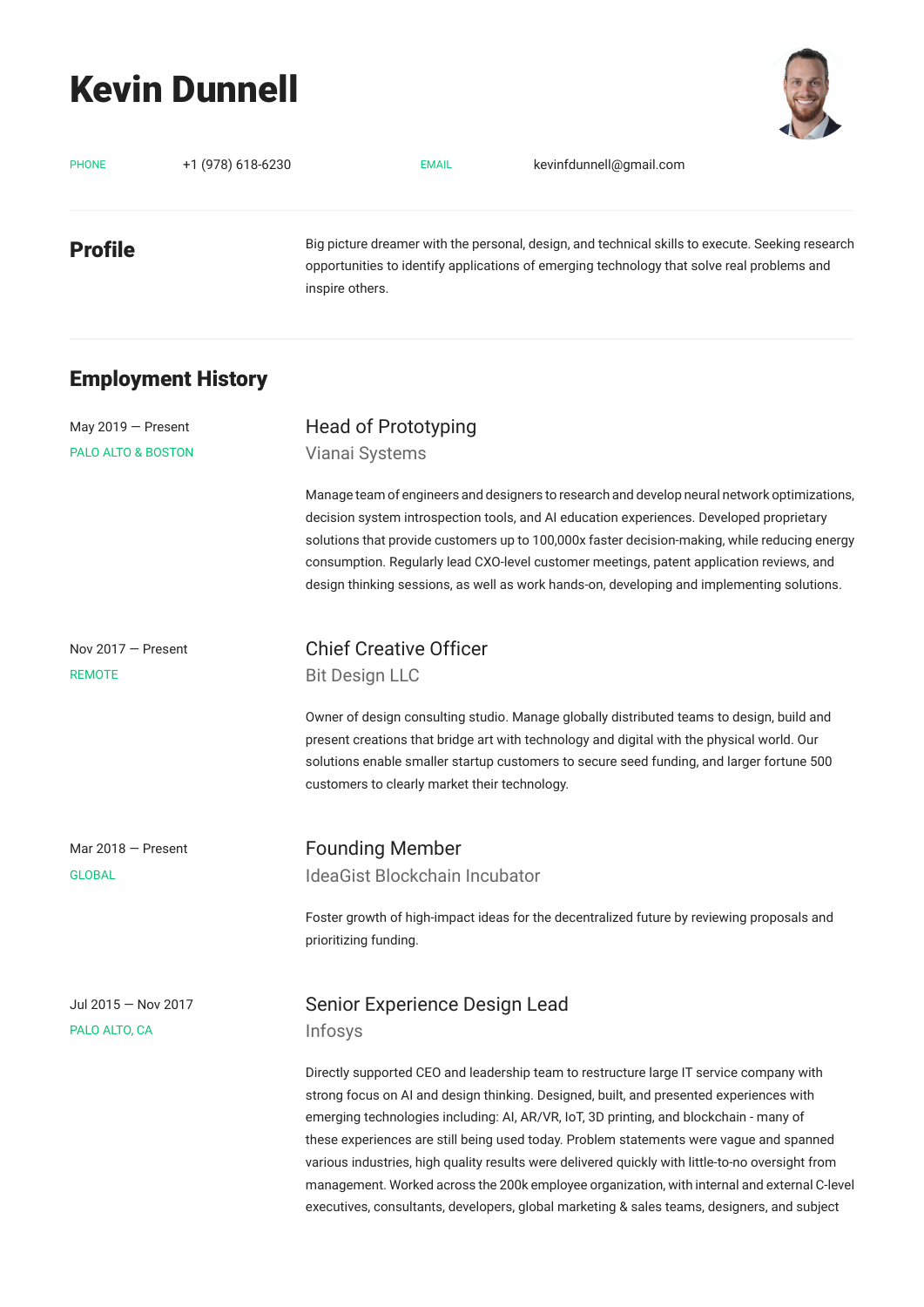matter experts to create immersive experiences that contextualize product offerings for current and prospective clients.

| May $2013 -$ Jul 2015   | Aero/Thermal System Integration Engineer                                                                                                                                                                                                                                                                                                           |
|-------------------------|----------------------------------------------------------------------------------------------------------------------------------------------------------------------------------------------------------------------------------------------------------------------------------------------------------------------------------------------------|
| <b>AUBURN HILLS, MI</b> | <b>FCA</b>                                                                                                                                                                                                                                                                                                                                         |
|                         | Responsible for thermal protection design and validation of Dodge Charger, Challenger, Police<br>Cruiser, Chrysler 300, and other future models. Coordinated cross-functional teams, managed<br>the development of confidential prototype test vehicles, analyzed simulations, led hot-trip road<br>testing, and presented findings to management. |
| Jun $2012 -$ Sep 2012   | Innovation and Design Intern                                                                                                                                                                                                                                                                                                                       |
| <b>AUBURN HILLS, MI</b> | <b>FCA</b>                                                                                                                                                                                                                                                                                                                                         |
| May 2011 - Aug 2011     | Aero/Thermal Engineering Intern                                                                                                                                                                                                                                                                                                                    |
| <b>AUBURN HILLS, MI</b> | <b>FCA</b>                                                                                                                                                                                                                                                                                                                                         |
| Apr $2006 -$ Aug 2010   | Counselor                                                                                                                                                                                                                                                                                                                                          |
| <b>HUDSON, MA</b>       | Children's After School Programs (CHAPS)                                                                                                                                                                                                                                                                                                           |
| Sep 2008 - Feb 2009     | Legal Assistant                                                                                                                                                                                                                                                                                                                                    |
| <b>HUDSON, MA</b>       | Yates Law Offices, P.C.                                                                                                                                                                                                                                                                                                                            |

## **Education**

| Sep $2009 -$ May 2013<br><b>ANN ARBOR, MI</b> | University of Michigan<br>Bachelor of Science in Engineering - Aerospace Engineering |
|-----------------------------------------------|--------------------------------------------------------------------------------------|
|                                               | G.P.A: 3.3/4.0 - Graduated Cum Laude                                                 |
|                                               | Minor in Art & Design                                                                |
|                                               |                                                                                      |
| Feb $2012 -$ Jul 2012                         | University of New South Wales                                                        |
| <b>SYDNEY, AUSTRALIA</b>                      | University of Michigan Engineers Abroad                                              |

# Projects & Organizations

Oct 2020 — Present BOSTON, MA

### Physical Artificial Neural Network

Creating 3D printable version of MNIST digit classifier, to teach how neural networks operate. Users pour water in the shape of a number into a 6x6 grid, the water flows through intersecting pipes that are sized based on a trained and quantized neural network, and finally the water falls into buckets labeled with the predicted digits.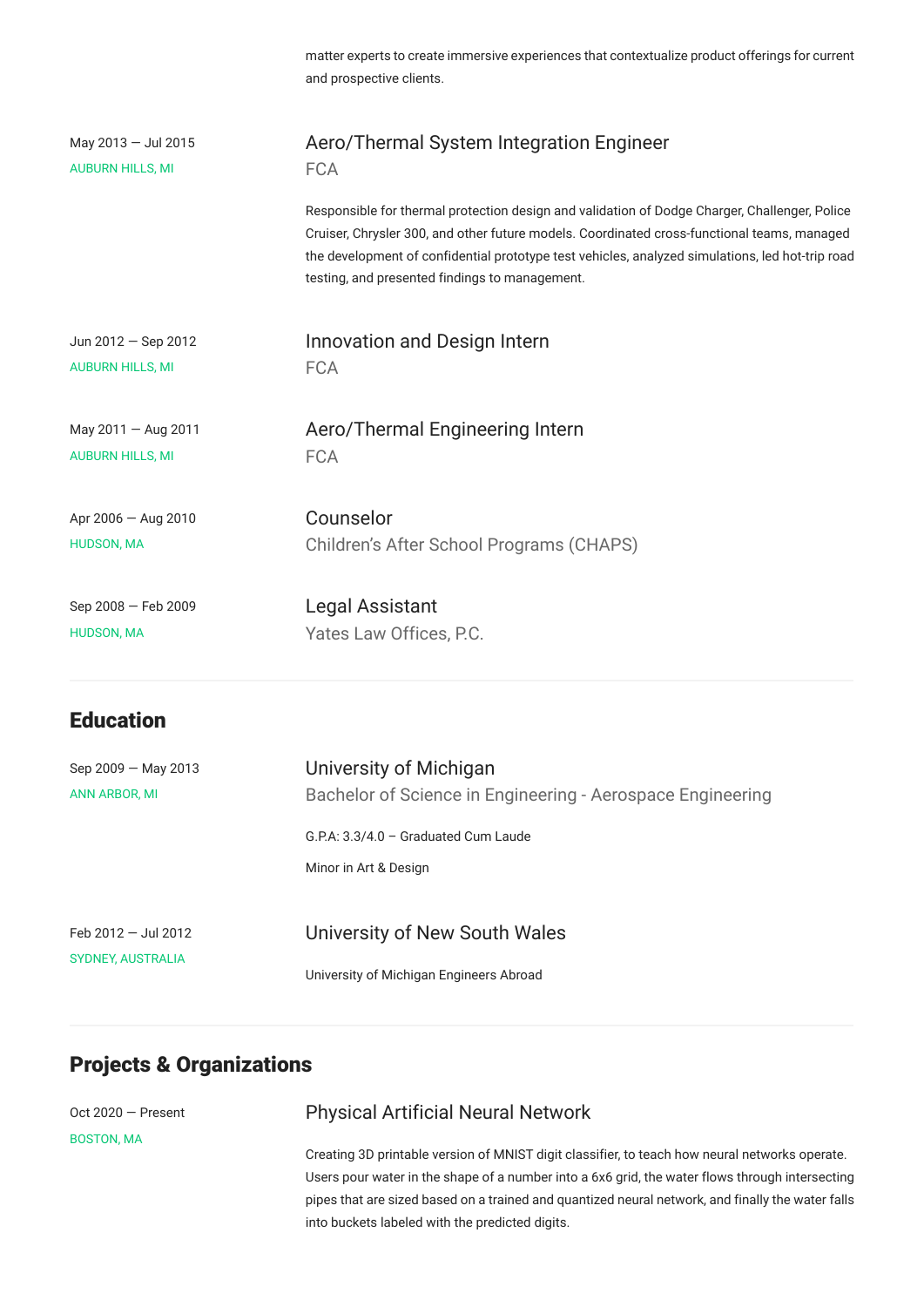| Apr 2020<br><b>BOSTON, MA</b>                                | COVID-19 Medevac Response Modeling<br>Explored the feasibility of coordinating a national medevac network, using idle aircraft to<br>transfer COVID-19 patients from regions with overcrowded hospitals to areas with predicted<br>capacity. Collected data from various public sources, modeled spread of the virus, created<br>interactive visuals, and presented findings to the New York Times. Results and link to the source<br>code can be found on my website. |
|--------------------------------------------------------------|------------------------------------------------------------------------------------------------------------------------------------------------------------------------------------------------------------------------------------------------------------------------------------------------------------------------------------------------------------------------------------------------------------------------------------------------------------------------|
| Mar 2020<br><b>BOSTON, MA</b>                                | <b>COVID-19 Research Tool</b><br>Led design and development of a freely available research tool for medical professionals to<br>easily explore the 200,000+ articles in the COVID-19 Open Research Dataset (CORD-19). The<br>tool summarizes articles with Natural Language Processing and displays relationships between<br>articles graphically (covid.vian.ai).                                                                                                     |
| Dec $2019$ – Present<br><b>GENEVA, PALO ALTO, BOSTON</b>     | <b>Technovation Sponsor</b><br>Support Technovation's effort in democratizing access to AI technology by creating interactive<br>tutorials for their Solve It Series (https://www.youtube.com/watch?v=kzJl2vgOyhl), speaking at<br>events and performing research.                                                                                                                                                                                                     |
| Feb $2019 - May 2019$<br><b>LONDON, UK</b>                   | Al Audio Matching, Airbit<br>Built a content-based audio machine learning matching system for a large audio marketplace.                                                                                                                                                                                                                                                                                                                                               |
| Nov $2017 -$ Nov 2018<br><b>VARIOUS GLOBAL LOCATIONS</b>     | Remote Year - RY17 (Sisu)<br>Accepted among 50k+ applicants to join 40-person professional development traveling creative<br>cohort. Lived, worked, immersed and collaborated in 28 countries. Started my own consulting<br>business and delivered multiple technology infused art installations with international support<br>during the experience.                                                                                                                  |
| Sep 2018 - Oct 2018<br><b>BOGOTÁ, COLOMBIA</b>               | Brain Machine Interface Design, Mindswitch<br>Designed a 3D printable prototype of Mindswitch's BMI for demonstration to investors.                                                                                                                                                                                                                                                                                                                                    |
| Jul 2015 - Nov 2017<br><b>VARIOUS USA LOCATIONS</b>          | <b>Infosys Foundation</b><br>Served as Assistant Director for Infosys Foundation's "Why I Make" Campaign. Interviewed<br>notable makers, including: Adam Savage and Nick Offerman, to inspire others how to be creative<br>and self sufficient.                                                                                                                                                                                                                        |
| Jun $2015 -$ Present<br><b>BAY AREA &amp; GREATER BOSTON</b> | Hometown Alumni Involvement Link (HAIL)<br>Interview prospective Michigan engineering students to capture holistic pictures of applicants<br>for the university.                                                                                                                                                                                                                                                                                                       |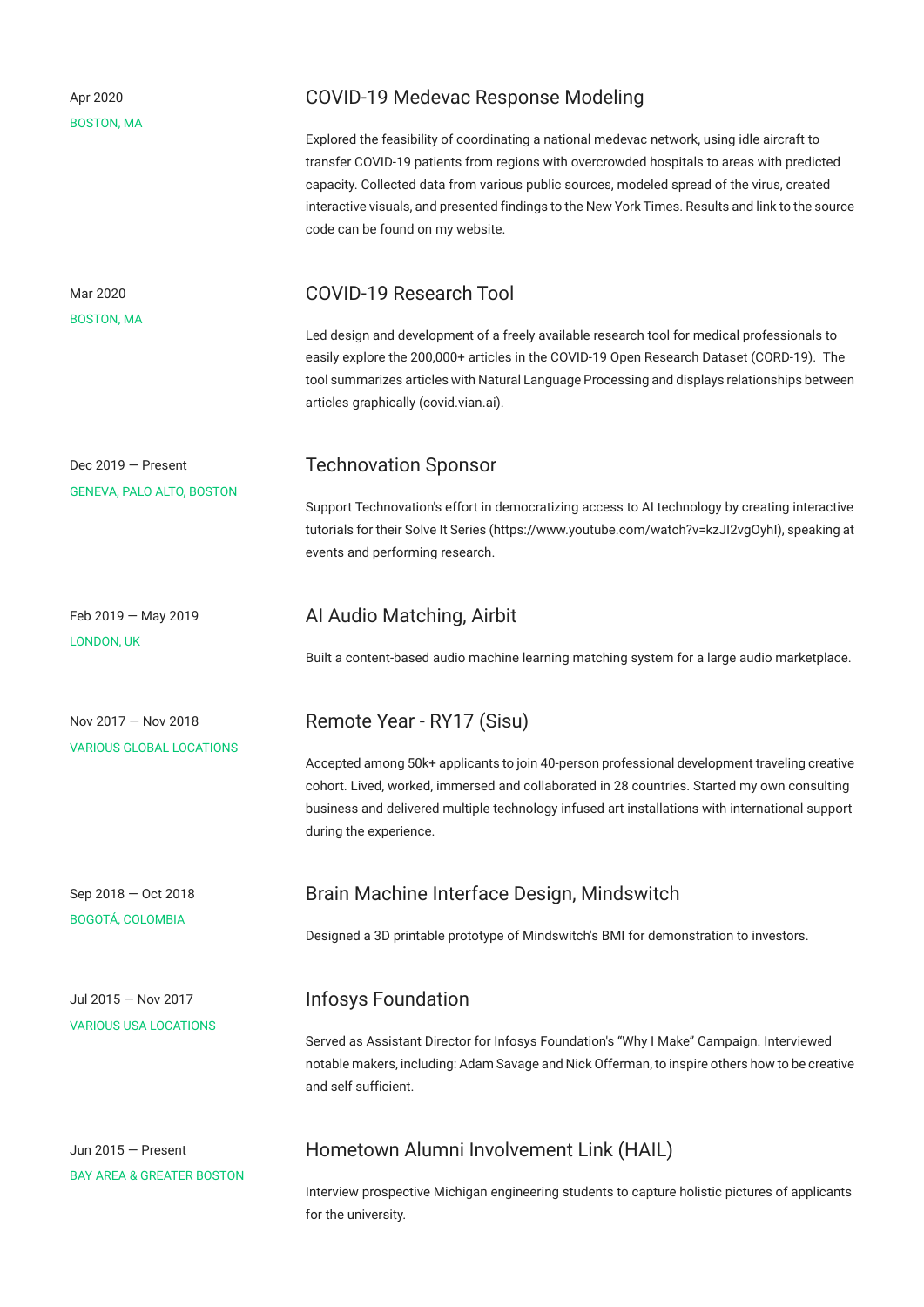| 2013<br><b>ANN ARBOR, MI</b>          | Trash Removal and Abatement in Space Havens [TRASH]<br>Co-led mission planning to remove space debris in Low-Earth Orbit via an electrodynamic tether.                                                                           |
|---------------------------------------|----------------------------------------------------------------------------------------------------------------------------------------------------------------------------------------------------------------------------------|
| 2012<br><b>ANN ARBOR, MI</b>          | <b>Airborne Harvest</b><br>Developed & tested model of Altaeros Energies' high-altitude wind turbine to identify optimal<br>blade geometry.                                                                                      |
| 2011<br><b>DETROIT, MI</b>            | Heidelberg Project<br>Contributed to artistic oasis in Detroit's East side; my installation focuses on promoting rebirth<br>of Detroit as self sustaining agricultural society, while also generating constructive foot traffic. |
| $2009 - 2010$<br><b>ANN ARBOR, MI</b> | Student Space Systems Fabrication Lab (S3FL)<br>Modelled an Extendable Solar Array System (XSAS) for cube satellites in NASA's Microgravity<br>flight program.                                                                   |
| $2009 -$ Present                      | Chi Psi Fraternity<br>Positions held: Philanthropy Chair, Recruitment Chair, Historian Chair, and Social Chair.                                                                                                                  |

#### **SKILLS**

#### Personal:

Strong written & oral communication, proven leader, motivational team member, quick problem identifier and solution finder

#### Design:

SolidWorks, OnShape, Unity, Rhino, Cinema 4D, Adobe Creative Suite (Ps, Ai, Pr, Ae, Id, Au), HTML, CSS, Sketch, InVision, Design Thinking

#### Dev:

JavaScript, C++, C#, Python, R, Visual Basic, Solidity, Smart Contracts, MATLAB, Mathematica, Windows, Linux, Mac OS

#### Management:

Microsoft Office, Teams, Basecamp, Slack, Asana, Trello